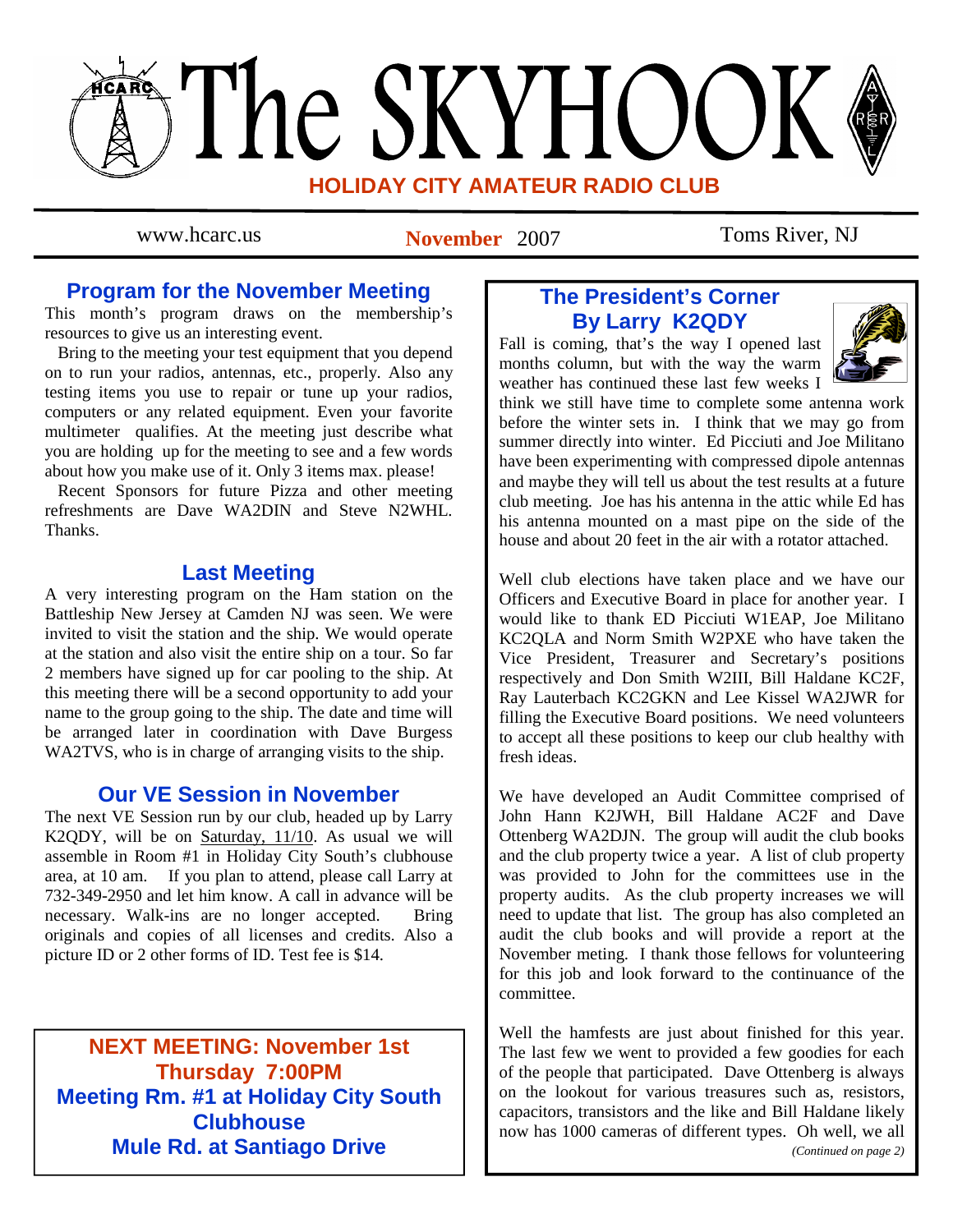had a good time and can't wait till the spring hamfest season to start again so that we can purchase more goodies.

Our holiday party is coming and we want to make it better than last year. If you have any ideas please let me know.

Well that's all for now and I look forward to seeing you at our November 1<sup>st</sup> meeting.

Best 73s Larry Puccio K2QDY

# **Birthdays & Anniversaries**

- 11/3 Andy Murin KA2FTF
- 11/4 Marie Repetti (NT1C)
- 11/10 Donna Kissel WA2JWQ
- 11/15 Sandy Ottenberg (WA2DJN)
- 11/19 Dolores Smith (W2PXE)
- 11/28 Caroline Lauterbach (KC2GKN)



- 11/01 Jean and Russ WA2VQV Young
- 11/11 Joyce & Don W2III Smith

## **Holiday City Diner Monday Lunch Dates**



The next get-togethers are on Nov. 5th, Nov. 19th, and Dec. 3rd. Come on down and join the fun. The Diner is at the corner of Mule Rd. and Davenport. 12 noon. Everyone is welcome, so bring your friends, spouse and relatives too!

# **Membership Updates**

The Holiday City ARC 2 meter Net is on every Thursday at 8

PM. The frequency is 146.880. No PL required. Tune in, join the talk and get to know some fellow members better. Talk is about whatever interests the guys who check in. Non-members of HCARC are welcome too. Since the repeater is linked to Echolink, we even have guests from Florida and other states check in to join the net as well. C U on the net?



Our Club Website has a new Webmaster. Let Kevin

Wagner know what you would like to see on the new HCARC website. The site is at *www.hcarc.us* His email address is *w2fa@comcast.net* Kevin wants your ideas added to his own to make the site attractive, useful and one to be proud of.

# *(Continued from page 1)* **Contest for November/ Dec. 2007**

11/30 2007 ARRL 160 Meter Contest 12/08 2007 ARRL 10 Meter Contest Both these contests have details posted on P. 102 of the Nov. 07 issue of QST. Additional contests are listed on P. 101. Some listed are: 11/3-4 ARRL Nov. Sweepstakes. CW. Phone on 11/17. 11/10-11 Japan International DX Contest Phone. Also see Pages 99 & 100 for the many Spec. Event listings.

#### *Our VE Crew*

 John W2LKS, Murray KD2IN, Bill AC2F, John K2JWH, Ed W1EAP, Larry K2QDY, Jamie W2QO, John KQ4WR, Stan KB2PD, Kevin W2FA .

#### **CLUB COMMITTEES**

*Refreshments:* Ray kc2gkn, Carl w2ptz, John k2jwh *www.hcarc.us Webmaster*: Kevin Wagner kc2nyq *Publicity:* Ed w1eap *Programs:* Robert kc2qmz *Sunshine*: David wa2djn *Event Food Committee*: Joe kc2qla *Field Day*: Larry k2qdy *VE Sessions*: Bill ac2f, Larry k2qdy plus the 'crew' *Skyhook*: Murray kd2in *Funds Raising*: Irv n2bhs *Membership*: Bill ac2f

#### HOLIDAY CITY AMATEUR RADIO CLUB Toms River, New Jersey

Web Site www.hcarc.us

President Larry Puccio K2QDY 732-349-2950 Vice President Ed Picciuti W1EAP 732-736-0955 Treasurer Joe Militano KC2QLA 732-657-7092 Secretary Norm Smith W2PXE 732-920-5423 Executive Board Don Smith W2III 732-505-4821 Executive Board Lee Kissel WA2JWR 732-244-6074 Executive Board Bill Haldane AC2F 732-240-7064 Executive Board Ray Lauterbach KC2GKN 732-244-8176 W2HC Trustee  $\sim$  Don Smith W2III 732-505-4821

Membership is open to all interested persons. Ham license is not required. Dues are \$20.00 per year, payable Jan. 1st . Members joining during the year will have the dues prorated. Family membership \$10.00

Meetings are held on the first Thursday of every month, at 7:00 pm. Location: Meeting Room #1 in the Holiday City South Clubhouse. Directions: Go to Mule Rd. and to the corner of Santiago Drive. Turn into Santiago

Dr., then into the parking lot in front of the pool. Enter bldg. on right.

------------------------------------------ The SKYHOOK is published monthly. Editor and Publisher: Murray Goldberg KD2IN phone: 732-505-6860 E-mail kd2in@arrl.net<br>Send all newsletter items to: Murray Goldberg 2 Tropicana Ct. Murray Goldberg 2 Tropicana Ct. Toms River, NJ 08757-6445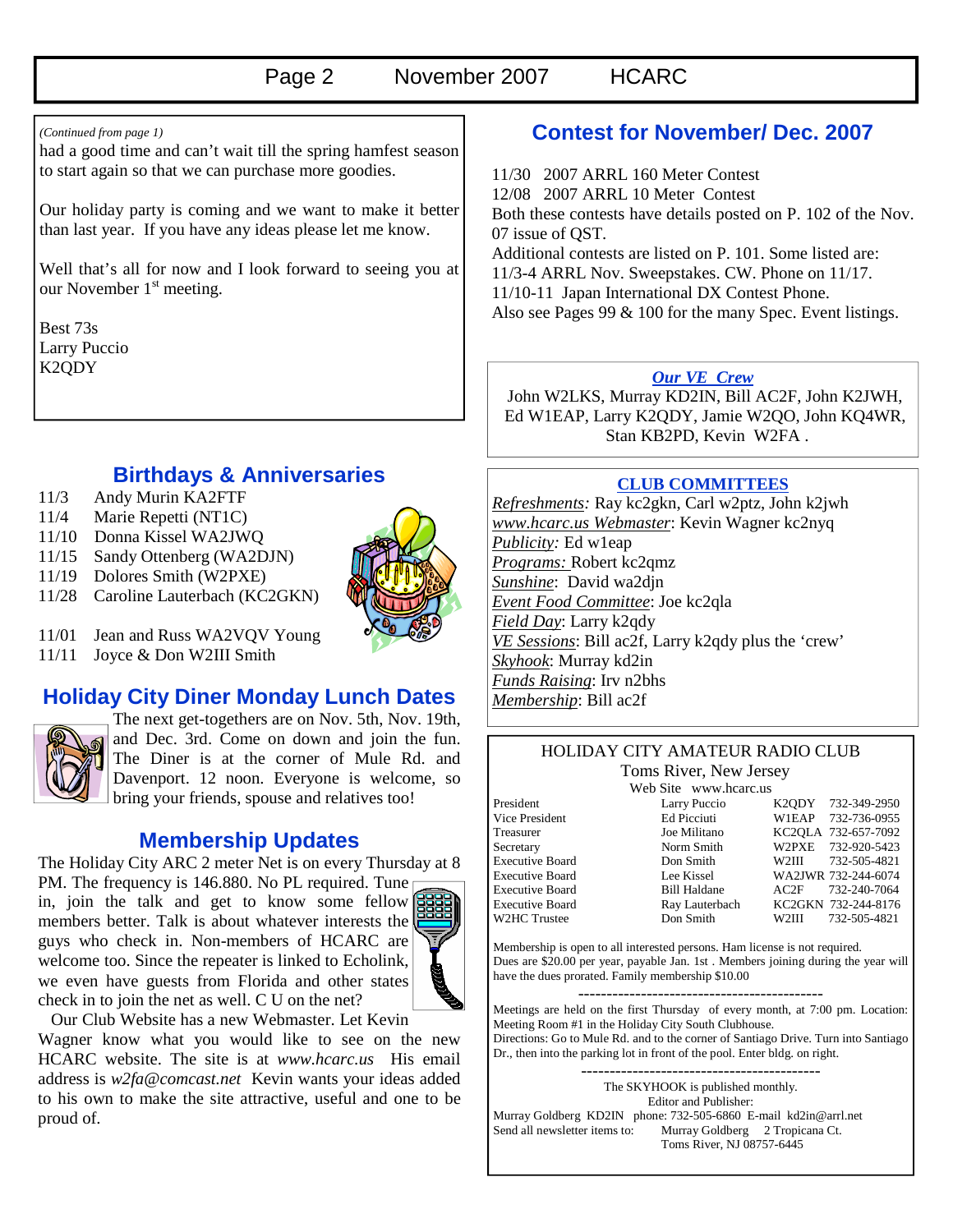#### **FROM JIM by Jim Hepburn, W2IIC**

Last week I set up to see if I could make any contacts via meteor scatter. The Perseides were due to make their annual appearance during the night. Joe, my neighbor saw one streak across the sky and came over to see what it was. I explained that I was going to listen for 2 meter signals and I invited him to stay a while. We heard nothing, but that is another story. I finished breakfast and the morning chores and as usual

wandered into the shack. After turning on the computer and the r a d i o, I b r o u g h t u p **http://www.SpaceWeather.com** on

line and was disappointed to see another day with no sunspots.

 These days a sunspot is a rarity. I scanned the 20 meter band and found no signals—yep none, nada! I set the radio to the SSTV frequency, 14230 khz, picked up QST and sat down in my favorite easy chair to see if signals will show up. I heard a familiar signal and looked up, but I was surprised to also hear a cheery voice ask "how's pix this morning"? My QST was on the floor, the radio was blaring, and I detected the smell of fresh coffee! Elmer was sitting at the radio and seemed to have been there awhile. "Your door was open so I came in and started the coffee. I guess you took a little nap." "How long have you been here?" I asked. "Oh, about half that you didn't hear any signals" Elmer added slyly. "You are right, I didn't," "How come?" Elmer asked. "That is a long story." I muttered.

 Two meter CW is tricky. There are 3 different transmission modes in addition to line of sight. Ducting is quite common along the coast where we get temperature inversions. In this mode reflection is not by ions but by micro fine water droplets. We usually see transmission ducts made of copper which have four sides, In the atmospheric ducts the duct has only two surfaces, a top and a bottom At any given time only two sides are active even in the copper ducts. We have heard a repeater in North Carolina on top of Manahawkin, which is indicative of this kind of propagation.

 Another mode uses the auroral ionization. Holes in the sun's corona spew out hydrogen ions called a coronal mass ejection. That ion stream travels out toward the earth and when it hits the earth's magnetic field it is diverted toward the magnetic poles. The magnetic lines of force converge at the pole and as they come closer together the ions riding on them become more dense and, as a result the ions reflect signals as high as two meters. By pointing our antenna toward the auroral zone signals are reflected and other stations doing the same can communicate. This does not happen often at this latitude. Finally there is meteor scatter. On this mode signals are reflected by the ionized trail left behind by many meteorites hitting the earth's atmosphere. I was looking for a QSO by this means, but didn't hear anything, because I fell asleep.,

#### **73 de W2IIC**

(Thanks to Old Barney for permission to reprint this article.)

### **Bill Moenter W2HUN SK**

We mourn the loss of Bill Moenter W2HUN who passed away in September this year. Long a member of this club, having joined in 1996, he fully involved himself in the life of the club since then. Bill became a Ham in 1934 as W2HGN, and remained active as a licensed Ham for these past 73 years.

 In spite of his recent physical limitations, (he attended meetings in his electric-motor run cart), he assembled an outdoor vertical antenna and got a rig on the air OK in his recently acquired new home in our community. His drive to get on the air again spoke to his unflagging interest in Ham Radio.

We shall miss him in our club. Rest in peace Bill.

# **A Conversion Table.. Zulu to Local Time**

| By John Roberts KQ4WR |                        |                       |
|-----------------------|------------------------|-----------------------|
| UTC,                  | EST,                   | <b>EDT</b>            |
| 0000Z,                | 7:00 PM previous day,  | 8:00 PM previous day  |
| 0100Z,                | 8:00 PM previous day,  | 9:00 PM previous day  |
| 0200Z,                | 9:00 PM previous day,  | 10:00 PM previous day |
| 0300Z,                | 10:00 PM previous day, | 11:00 PM previous day |
| 0400Z,                | 11:00 PM previous day, | 12:00 AM              |
| 0500Z,                | 12:00 AM,              | 1:00 AM               |
| 0600Z,                | 1:00 AM,               | 2:00 AM               |
| 0700Z,                | $2:00$ AM,             | 3:00 AM               |
| 0800Z,                | 3:00 AM,               | 4:00 AM               |
| 0900Z,                | 4:00 AM,               | 5:00 AM               |
| 1000Z,                | 5:00 AM,               | 6:00 AM               |
| 1100Z,                | 6:00 AM,               | 7:00 AM               |
| 1200Z,                | 7:00 AM,               | 8:00 AM               |
| 1300Z,                | 8:00 AM,               | 9:00 AM               |
| 1400Z,                | 9:00 AM,               | 10:00 AM              |
| 1500Z,                | 10:00 AM,              | 11:00 AM              |
| 1600Z,                | 11:00 AM,              | 12:00 PM              |
| 1700Z,                | 12:00 PM,              | 1:00 PM               |
| 1800Z,                | 1:00 PM,               | 2:00 PM               |
| 1900Z,                | 2:00 PM,               | 3:00 PM               |
| 2000Z,                | 3:00 PM,               | 4:00 PM               |
| 2100Z,                | 4:00 PM,               | 5:00 PM               |
| 2200Z,                | 5:00 PM,               | 6:00 PM               |
| 2300Z,                | 6:00 PM,               | 7:00 PM               |
| 0000Z next day,       | 7:00 PM,               | 8:00 PM               |
| 0100Z next day,       | 8:00 PM,               | 9:00 PM               |
| 0200Z next day,       | 9:00 PM,               | 10:00 PM              |
| 0300Z next day,       | 10:00 PM,              | 11:00 PM              |

Most contests and other listings are in UTC. This chart is an easy conversion to local time so you know when the events are starting and ending in 'real' time. Save a copy of this.